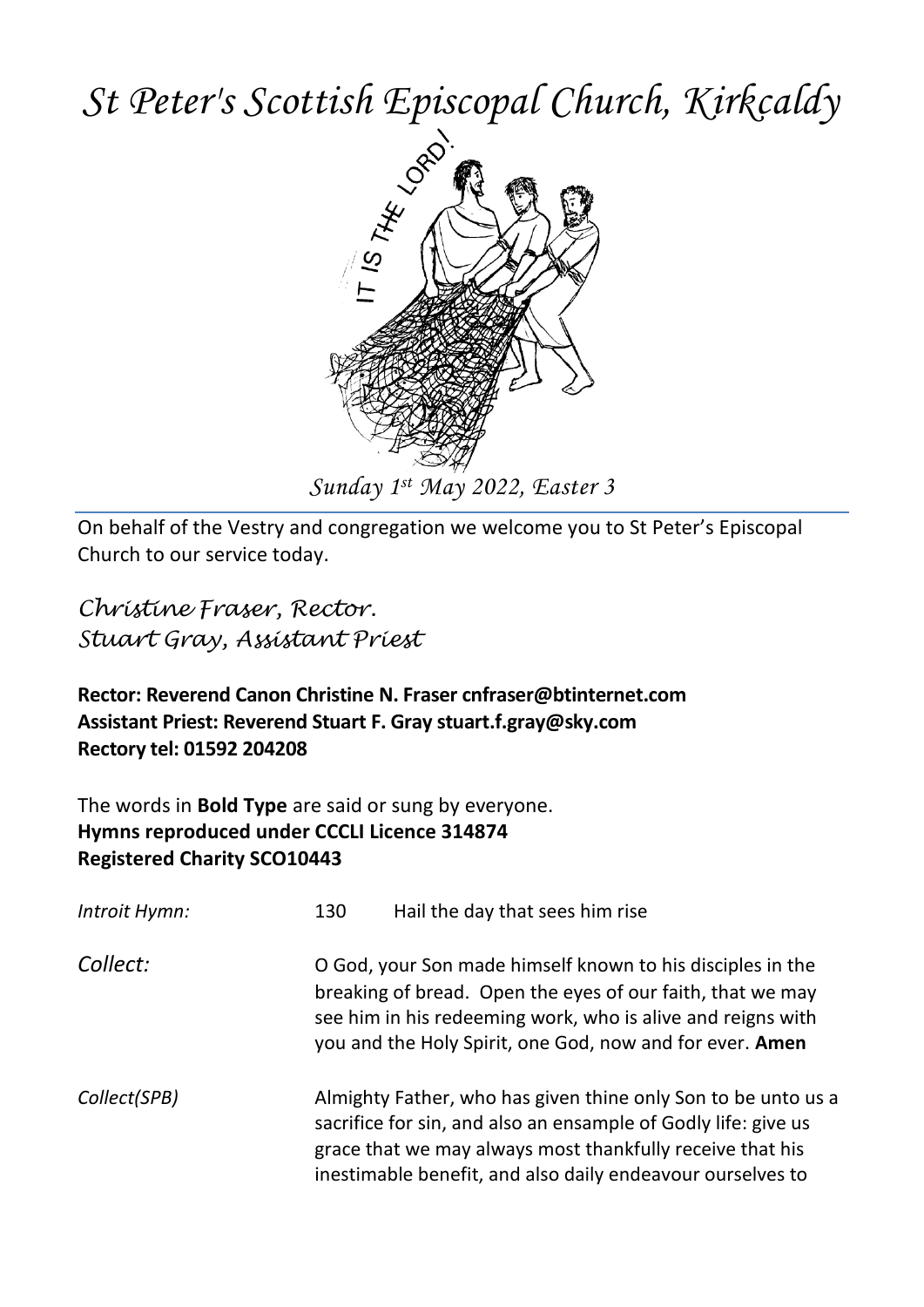follow the blessed steps of his most holy life; through the same Jesus Christ our Lord. **Amen.**

*Readings: The Old Testament Reading and the New Testament Reading are read by a member of the Readers Group*

*First reading:* (Page 154) Acts 6. 1-20 (SPB 1 St Peter 2.19)

*Psalm:* 30

- 1. I praise you, Lord, because you have saved me and kept my enemies from gloating over me.
- **2. I cried to you for help, O Lord my God, and you healed me;**
- 3. you kept me from the grave. I was on my way to the depths below, but you restored my life.

# **4. Sing praise to the Lord, all his faithful people! Remember what the Holy One has done, and give him thanks!**

5. His anger lasts only a moment, his goodness for a lifetime. Tears may flow in the night, but joy comes in the morning.

# **6. I felt secure and said to myself, "I will never be defeated."**

7. You were good to me, Lord; you protected me like a mountain fortress. But then you hid yourself from me, and I was afraid.

# **8. I called to you, Lord; I begged for your help:**

9. "What will you gain from my death? What profit from my going to the grave? Are dead people able to praise you? Can they proclaim your unfailing goodness?

## **10. Hear me, Lord, and be merciful! Help me, Lord!"**

11. You have changed my sadness into a joyful dance; you have taken away my sorrow and surrounded me with joy.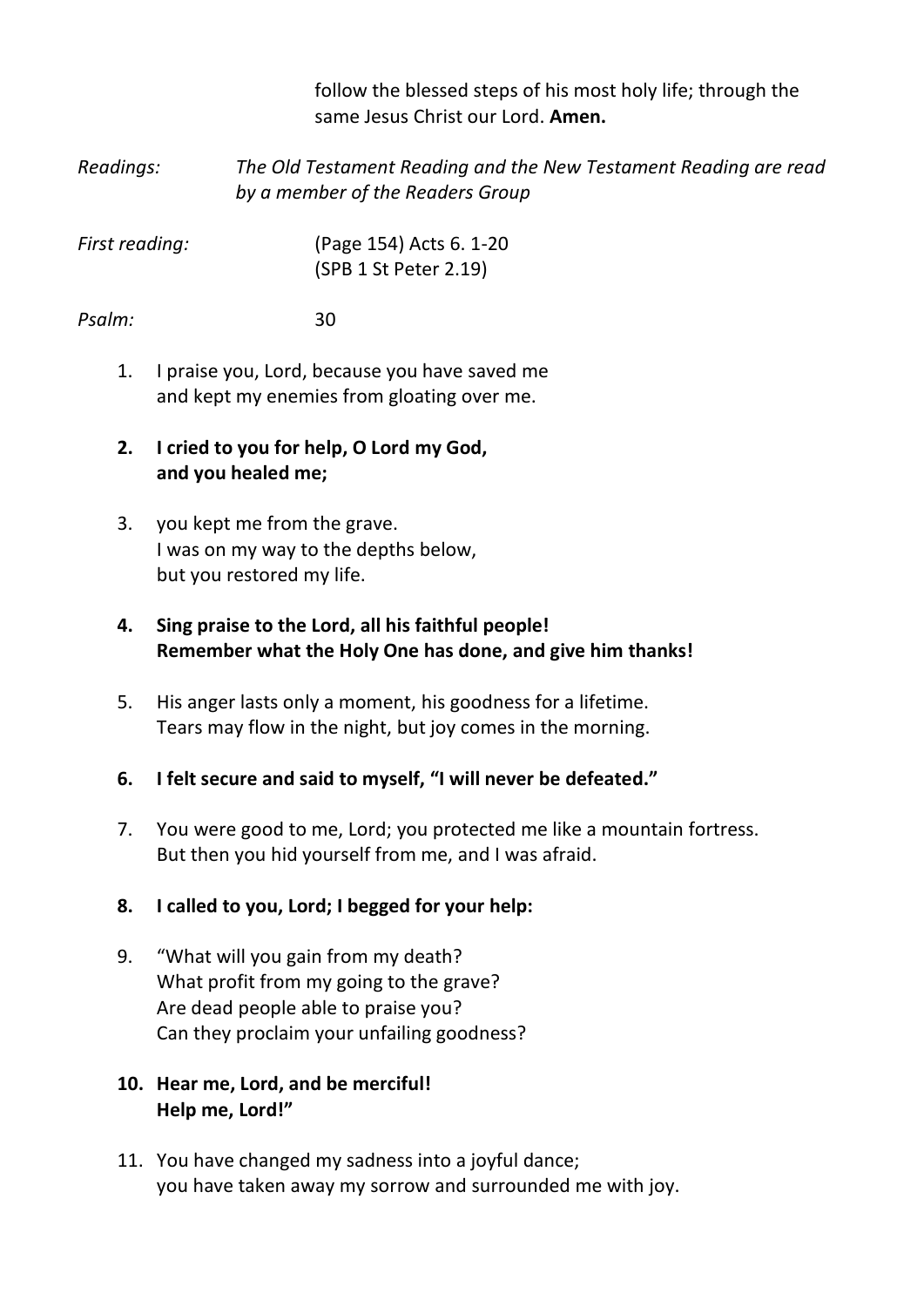# **12. So I will not be silent; I will sing praise to you. Lord, you are my God; I will give you thanks forever.**

# **Glory be to the Father and to the Son and to the Holy Spirit, as it was in the beginning, is now and shall be for ever. Amen**

| Second reading:         | (Page 316) Revelation 5. 11-14                                                                                                                                                                                                                                                                                                                                                                          |                                                                                                                                                                                                                          |  |
|-------------------------|---------------------------------------------------------------------------------------------------------------------------------------------------------------------------------------------------------------------------------------------------------------------------------------------------------------------------------------------------------------------------------------------------------|--------------------------------------------------------------------------------------------------------------------------------------------------------------------------------------------------------------------------|--|
| Gradual hymn:           | 112                                                                                                                                                                                                                                                                                                                                                                                                     | Jesus lives, thy terrors now                                                                                                                                                                                             |  |
| Gospel acclamation:     |                                                                                                                                                                                                                                                                                                                                                                                                         | Alleluia! Alleluia! Lord Jesus, explain the scriptures to us.<br>Make our hearts burn within us as you talk to us. Alleluia!                                                                                             |  |
| Gospel:                 | (Page 132) John 10.22-30<br>(SPB St John 10.11)                                                                                                                                                                                                                                                                                                                                                         |                                                                                                                                                                                                                          |  |
| Sermon:                 | The Revd Canon Christine Fraser                                                                                                                                                                                                                                                                                                                                                                         |                                                                                                                                                                                                                          |  |
| Intercessions:          | Composed and prayed on behalf of the congregation by a<br>member of the Intercessors Group                                                                                                                                                                                                                                                                                                              |                                                                                                                                                                                                                          |  |
| Peace:                  | A sign of the peace is exchanged.                                                                                                                                                                                                                                                                                                                                                                       |                                                                                                                                                                                                                          |  |
| Offertory hymn:         | 334                                                                                                                                                                                                                                                                                                                                                                                                     | All people that on earth do dwell                                                                                                                                                                                        |  |
| Communion hymn:         | 459                                                                                                                                                                                                                                                                                                                                                                                                     | The Lord's my shepherd                                                                                                                                                                                                   |  |
| Prayer after Communion: |                                                                                                                                                                                                                                                                                                                                                                                                         | Author of life divine, in the breaking of bread we know the<br>risen Lord. Feed us always in these mysteries, that we may<br>show your glory to all the world. We ask this in the name of<br>Jesus Christ our Lord, Amen |  |
| Blessing:               | The God of peace, who brought again from the dead our Lord<br>Jesus, that great shepherd of the sheep, through the blood of<br>the eternal covenant, make you perfect in every good work to<br>do his will, working in you that which is well-pleasing in his<br>sight; and the blessing of God almighty, the Father, the Son,<br>and the Holy Spirit, be among you and remain with you<br>always.Amen. |                                                                                                                                                                                                                          |  |
| Recessional hymn:       | SP22 Fill your hearts with joy and gladness                                                                                                                                                                                                                                                                                                                                                             |                                                                                                                                                                                                                          |  |